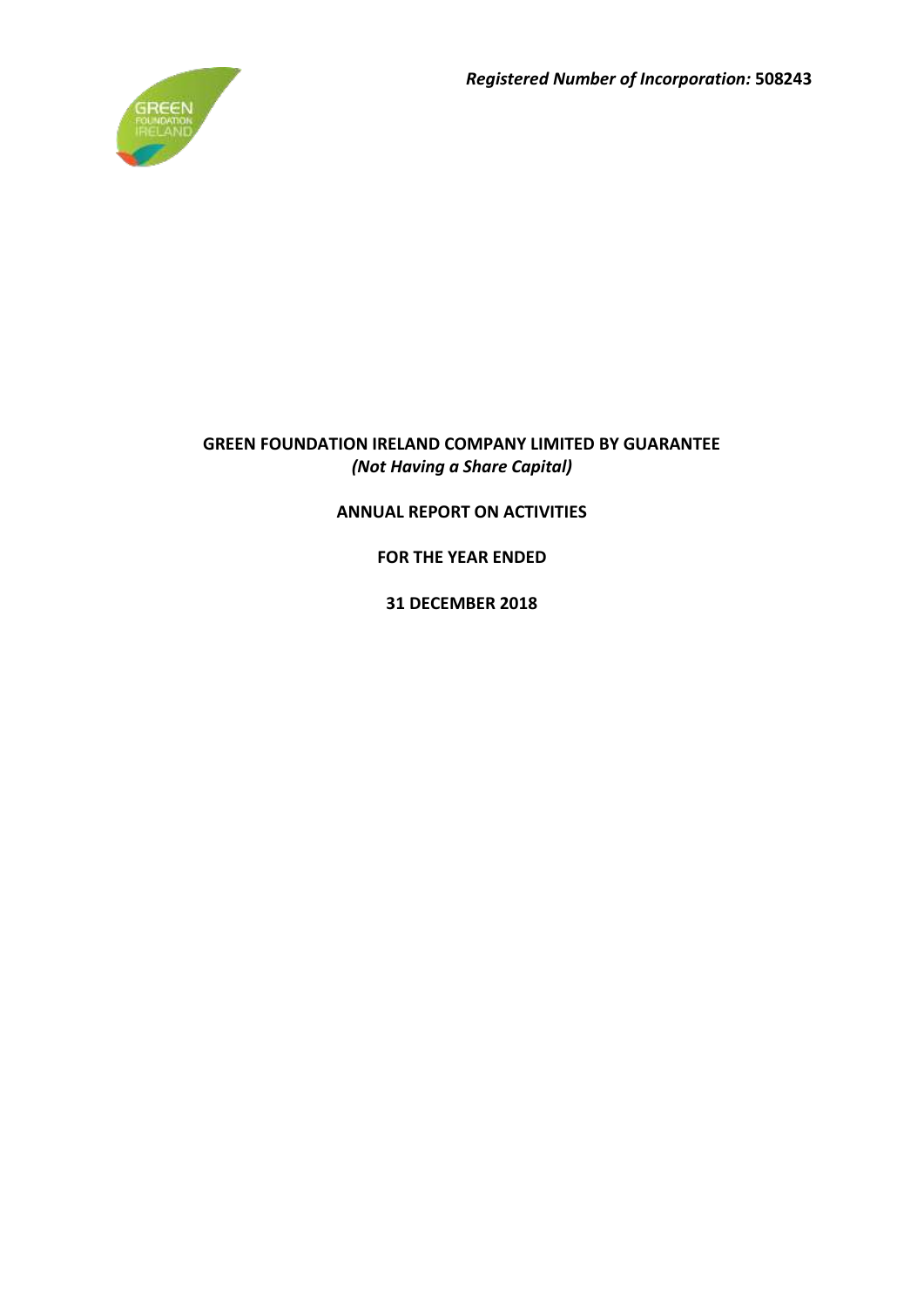

# **ANNUAL REPORT ON ACTIVITIES for the year ended 31 December 2018**

| <b>TABLE OF CONTENTS</b>                                                   | <b>PAGES</b>   |
|----------------------------------------------------------------------------|----------------|
| <b>GENERAL OVERVIEW</b>                                                    | $\overline{2}$ |
| SEMINAR:<br>Jobs in a Changing Climate                                     | $3 - 5$        |
| <b>CORK SUMMER SCHOOL:</b><br>Restoring Food to the Heart of the Community | $6 - 8$        |
| SUSTAINABILITY FESTIVAL:<br><b>Moynalty Goes Wild</b>                      | $9 - 12$       |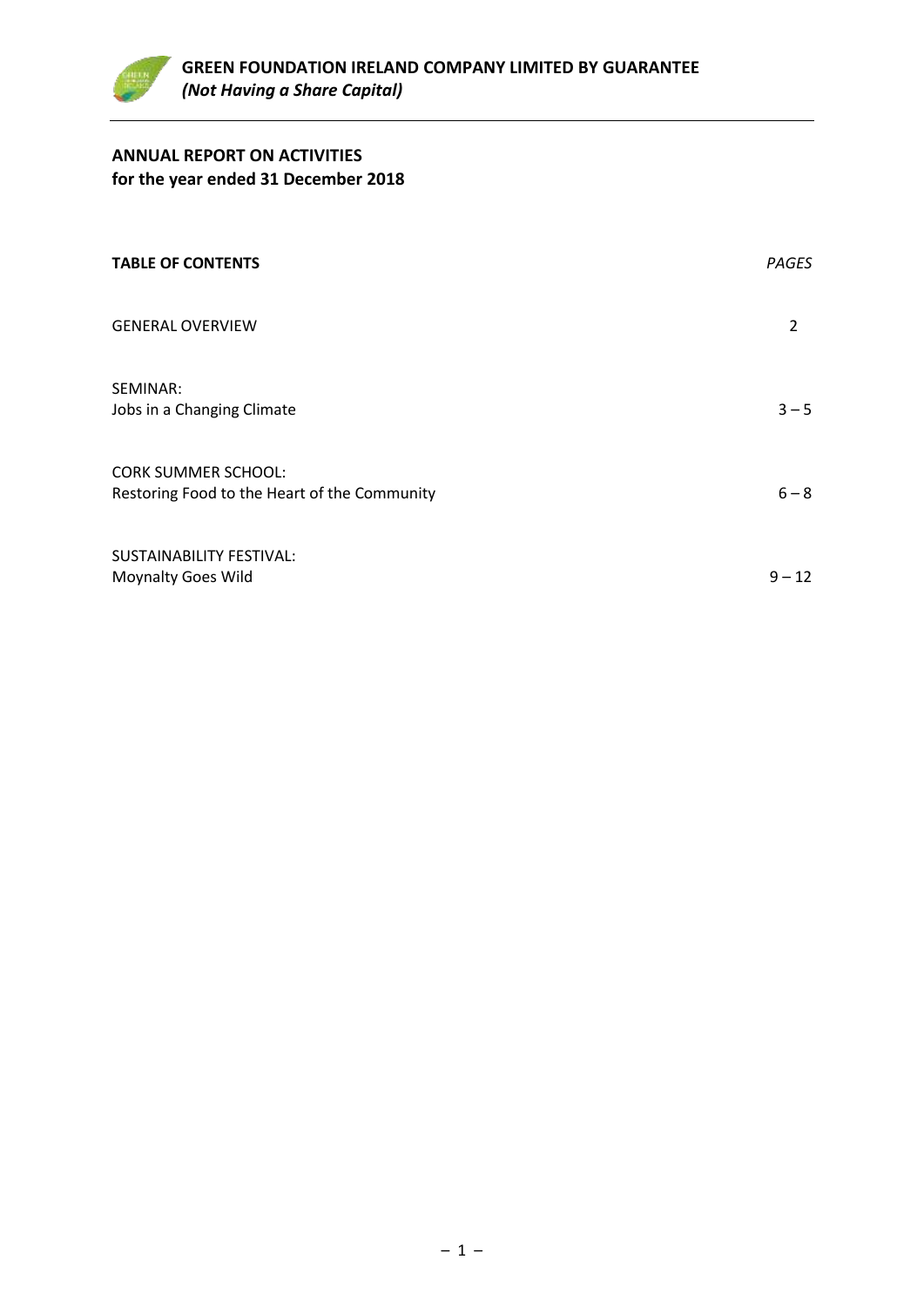**GENERAL OVERVIEW for the year ended 31 December2018**

# *Green Foundation Ireland aims, through education, to inspire the public to work towards a sustainable society for Ireland.*

We held three very successful events during 2018 – a seminar *(Jobs in a Changing Climate) held in Liberty Hall Dublin,* the Cork Summer School *(Restoring Food to the Heart of the Community)* and a weekend Sustainability Festival *(Moynalty Goes Wild).*

There was great discussion and interaction between the attendees and the panel of speakers at all of these events and these will no doubt lead to important impacts for the wider community.

Details of all these events (including reports, videos and photographs where appropriate), as well as our events held in previous years, are available on the events section of our website at **[www.greenfoundationireland.ie](http://www.greenfoundationireland.ie/)**.

The Education Sub-Committee of GFI was very active during 2018 in progressing the Education for Sustainable Development (ESD) project. This collaborative project with ECO-UNESCO and Good Energies Alliance Ireland has continued to develop inter-actions with the Department of Education and Science, National Parents Council Primary and Post-Primary, Educate Together, National Council for Curriculum and Assessment. An Taisce has expressed an interest in working with GFI on the ESD project. Grant funding from the Environmental Pillar has been obtained for this project which is continuing in 2019.

We would like to express our heartfelt thanks to each and every one of our Board and Management Team, as well as to all our supporters, who have all contributed so much to our successful year on a voluntary basis. We are looking forward to the challenges that the coming year will bring.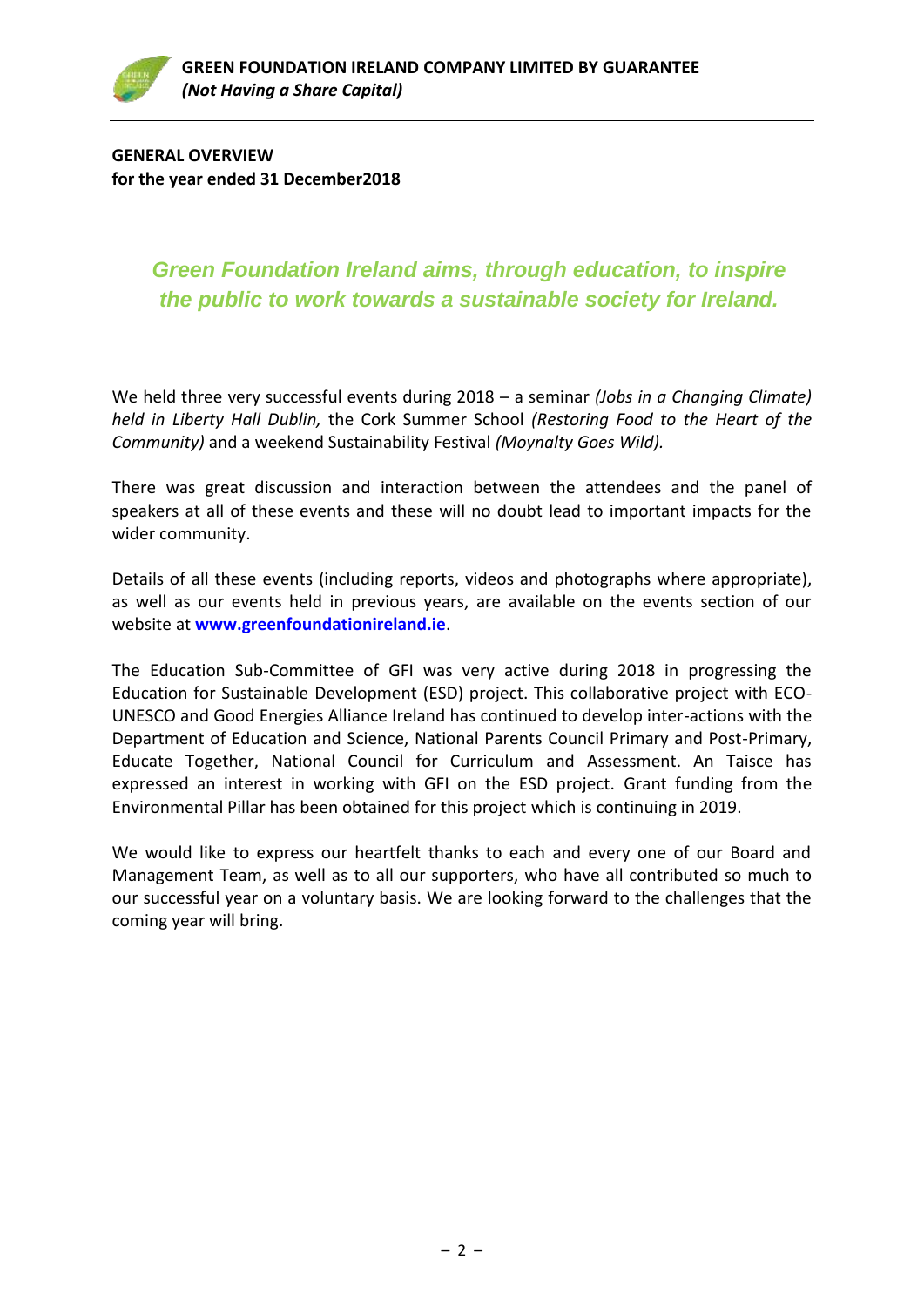

# **JOBS SEMINAR**



**23 JUNE 2018 Jobs Seminar: [Jobs in a Changing Climate](https://www.greenfoundationireland.ie/seminarjobs-in-a-changing-climate/)** *Held in Liberty Hall, Dublin GFI Co-Ordinator: Tommy Simpson*

This Seminar was presented by Green European Foundation with the support of Green Foundation Ireland and in partnership with SIPTU and the Dublin Council of Trade Unions. It was part of a transnational project of Green European Foundation with Green House Think Tank of the UK as the leading partner and included Green Foundation Ireland, Ecopolis (Hungary) and Strefa Zieleni (Poland) as the other partners.

The overall aim of the project was to address the problem of how to create more sustainable employment for workers who will eventually be displaced from fossil fuel based industries as climate change targets are applied throughout the EU.

It also proposed creative solutions that complement the International Labour Organization's framework on a Just Transition and the UK's One Million Climate Jobs initiative. The Dublin Seminar chose the proposed closure of the peat burning power stations in the Irish Midlands, with the displacement of thousands of jobs, as a practical example of where viable alternative livelihoods could be created. The unique metrics devised to forecast the numbers of jobs in different sectors of the local economy are transferable to other economies in Europe and elsewhere.

The Seminar was chaired by **Esther Twomey**, who is a former chair of PEDNEL in the UK. Esther described her early involvement in the trade union movement and Lucas Aerospace. As a teacher, she set up workshops within the polytechnics in Islington, London, facilitating ideas to offer people free help to establish themselves in the market.

**Duncan Stewart**, Chair of Green Foundation Ireland, spoke about the job opportunities in building energy retrofits to most of our buildings that can reduce energy demand by 80%, and switching from fossil fuel to renewable sources for heating in dwellings, commercial (retail stores, shops, offices) and public buildings (including schools, hospitals, state and local authority offices).

**Adrian Kane**, Public Administration and Community Division Organiser with SIPTU, was born a few miles from the Bog of Allen and became secretary of the Bord na Móna Group of Unions. His contribution was introduced as follows:

#### *Where Now For the Bogmen?*

# *Ensuring a 'Just Transition' for Midland Communities Reliant on Peat Excavation.*

Communities in the Midlands who have been reliant for decades on Bord na Móna and the ESB for employment will suffer if a transition to a low carbon economy is not properly planned. The trade union movement is attempting to affect a 'Just Transition' to a low-carbon economy; the need to decarbonise our economy with workers' right to a livelihood. Rural electrification transformed provincial Ireland. Bord na Móna is now in decline in its core business as the bogs are being minedout and no new ones are being harvested.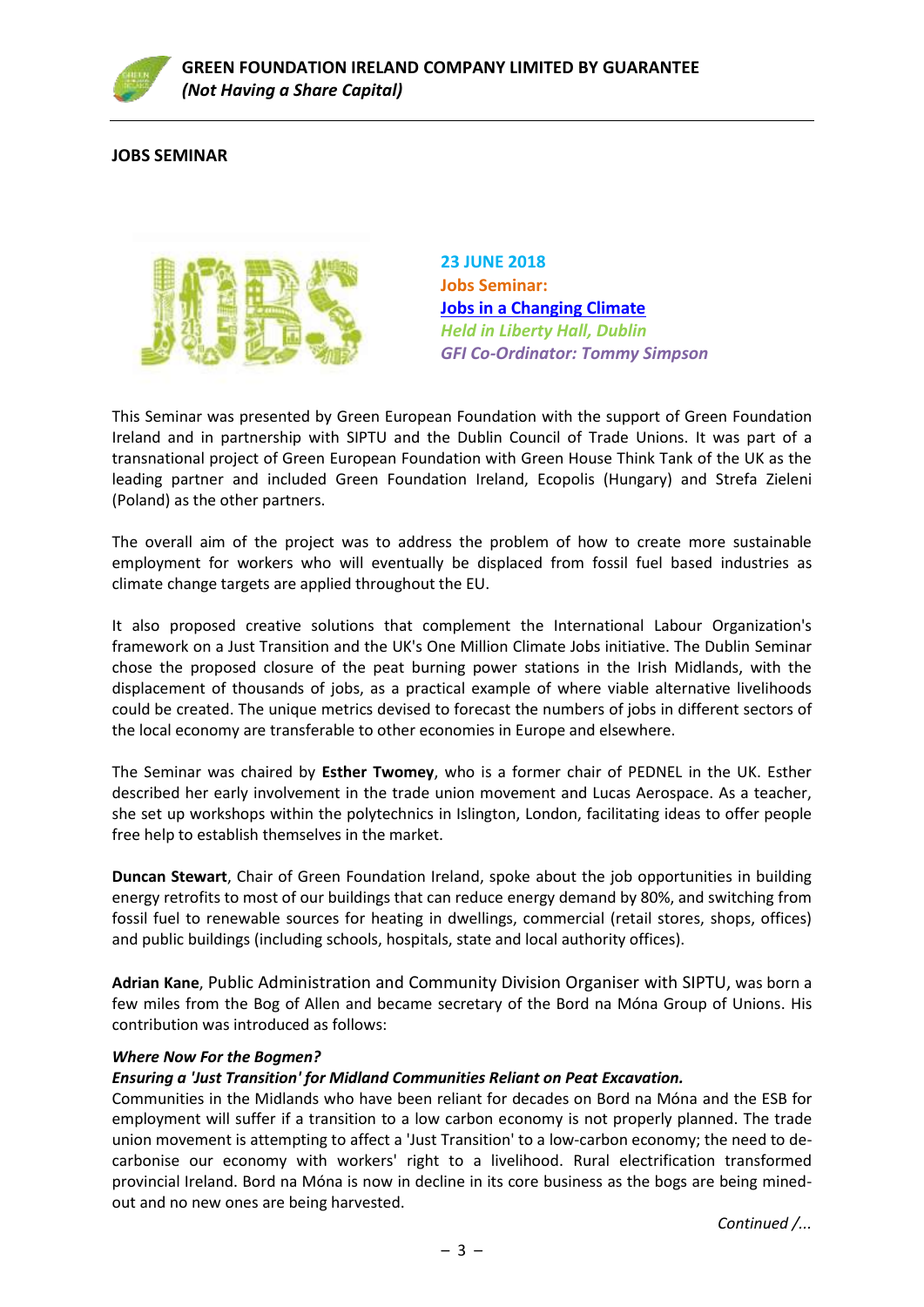# **JOBS SEMINAR** *(Continued)*

What comes post industrialisation is typically poorly paid, precarious service industry jobs, such as cleaning, child-minding and elderly care, which have essentially been compartmentalised and outsourced. He stated that, just as the semi-state sector was key to the initial industrialisation of Ireland, its role in bringing about a Just Transition to a low-carbon economy can be equally as dynamic. Unless we plan our way to a low-carbon future it will not happen. The recent announcement by both Bord na Móna and the ESB in respect of the large-scale solar parks is a good example of this type of planning. The announcement to close-down Littleton briquette factory in Tipperary allowed insufficient time to plan for alternative jobs, with no time to allow for re-training, re-education and re-skilling.

The European Trade Union Congress (ETUC) has been working on the establishment of a 'Just Transition Fund' to give financial support to those workers who will be negatively impacted. The fund could be used for business creation and to help re- generation in parts of the Midlands which were heavily dependent on peat excavation. The type of jobs that have been created to date in the Irish economy in renewable energies have tended to be contract, non-unionised jobs, and not of a similar calibre to the jobs they are notionally replacing. We could see the end of decent well paid jobs in the energy sector. *"Now of course there are many new jobs that can be created in the green economy but the people we in SIPTU represent will be left behind in similar ways to which workingclass people were left behind in the rust-belt communities of Britain and America,"* Adrian concluded.

**Jonathan Essex** from the UK Green House Think Tank discussed the projects he and Peter Sims carried out in both Sheffield and the Isle of Wight and the methods they used to propose green job creation opportunities.

Jonathan also discussed how important local economies are in the move towards a low-carbon transition. He identified the areas for job creation and green enterprise within farming and forestry, renewables, transport and construction. He pointed out the problems with centralisation of contracts and a lack of spending reaching rural areas. He highlighted the need for linking climate change with planning, by retrofitting rather than creating waste from new build, to move towards a circular economy. Local enterprise funding must shift away from roads building to more sustainable development.

**Peter Sims** explained the research modelling used by him and Jonathan Essex based on Nomenclature of Territorial Units for Statistics (NUTS) areas which distinguishes one area from another for finding out green job potential metrics on energy sector, wind potential offshore, for example, retrofitting housing, transport, reuse and recycling, land use and the transition estimated at 7,000 new jobs.

Peter pointed out how complex this system is at calculating where future job creation opportunities may exist. He detailed how his estimate was measured, but some information is not available or simply does not exist. In these cases he has methods for making assumptions using land-use maps and house retrofitting by age of buildings. Transitions in shared transport, car shares, more public transport, reuse and recycling, assuming these areas will advance, multipliers are put in to predict the new jobs which will be created if we move towards a transition.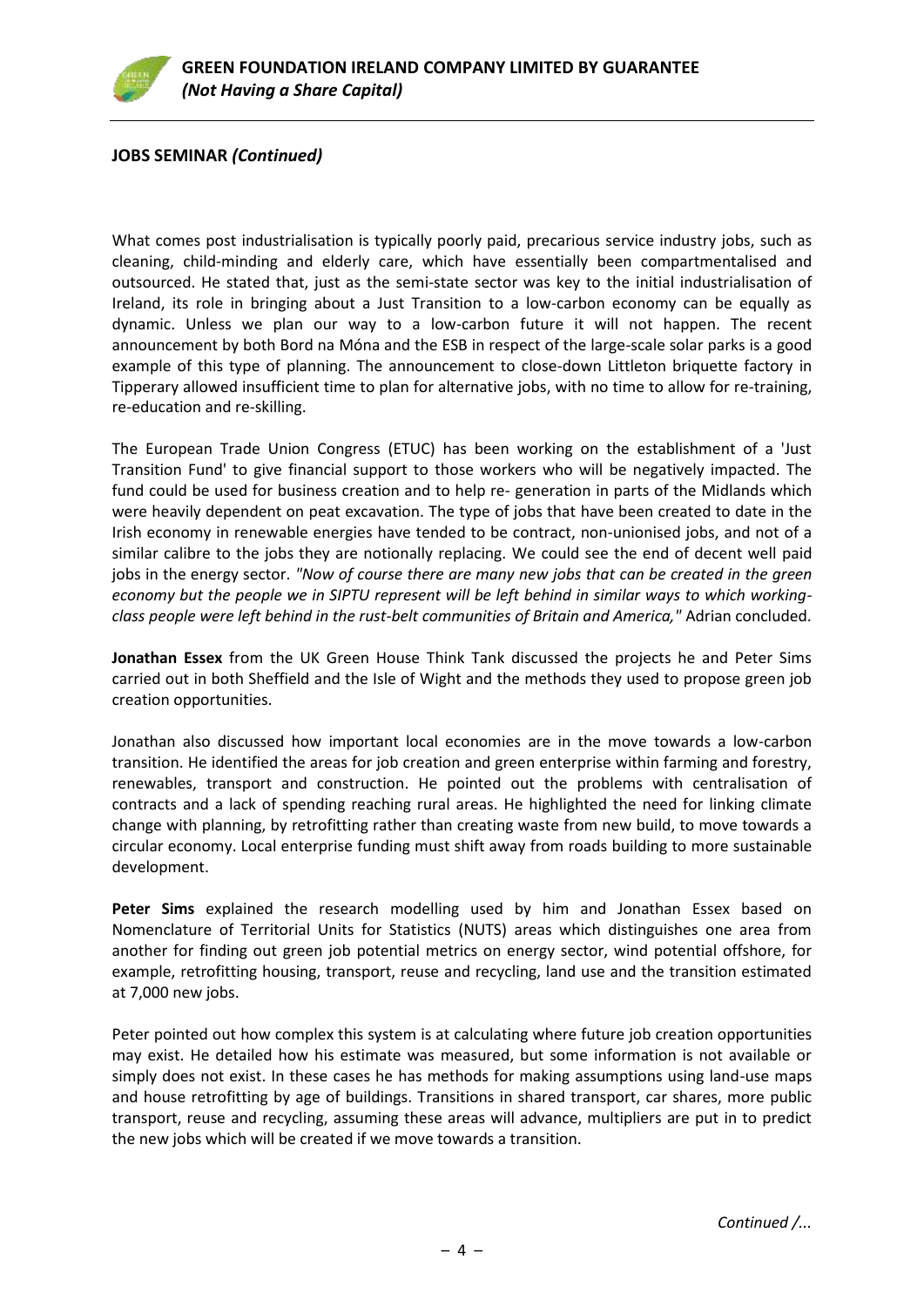

# **JOBS SEMINAR** *(Continued)*

**Sinéad Mercier** has been an advisor on FÓRSA's and SIPTU's Just Transition research projects. She gave an overview of climate change agreements, our obligation to these agreements and the principles of the United Nations Framework Convention on Climate Change (UNFCCC). She outlined the Just Transition principle and the 'No Jobs in a Dead Planet' campaign as a common ground between environmentalists and the trade union movement.

Sinéad also explained the origins of Just Transition as told through various activists who sought the protection of both the environment and workers. This was followed by a fascinating documentary of human history before the industrial era and local knowledge attached to the land such as the skill of using natural medicine associated with 'witches' led to diminished power of women as well as our relationship with the landscape. Now governments are privatising climate action by using public funds for private investment. Sinéad offered solutions for the Irish Government to aid a fair and Just Transition, which also opens access for Trade Unions to new industries. The cost of subsidising peatpowered stations is €120 million per annum.

**Joseph Curtin**, of the Institute of International and European Affairs, talked about a 'Just Transition' to a low-carbon economy in Ireland and a re-evaluation of our relationship with our natural environment. Ireland's climate policy performance for buildings, transport and agriculture emissions is lagging far below legally binding EU targets. Joseph presented a proposal for jobs growth if we are to stay on track for EU targets and showed the jobs that are in decline, such as peat harvesting and generation, coal importing and distribution, with gas and oil to follow, marginal beef farming and processing, oil and gas exploration. The parallel growth in jobs will be in building retrofitting, renewables industries, climate-smart agriculture and smart grids.

**Tommy Simpson**, Projects Co-Ordinator with Green Foundation Ireland and a former President of the Dublin Council of Trade Unions, recalled the experience of the workers of Lucas Aerospace, who proposed an innovative approach to large-scale redundancies in the aerospace sector in the late 1970s. Known as the Lucas Plan (**[http://lucasplan.org.uk](http://lucasplan.org.uk/)**), where workers facing job losses developed their own plan, utilising their skills and abilities to manufacture socially useful products. The New Lucas Plan now also encompasses the problems thrown up by climate change and the ensuing job losses in fossil fuel based industries and power generation.

#### **Impacts**

Since our Seminar, the Irish government has announced grants for regeneration of towns and villages in rural Ireland. This will facilitate our research further.

Green Foundation Ireland is currently in discussions with Dublin City University and SIPTU to advance further research and studies to create enterprise and regeneration of towns and villages.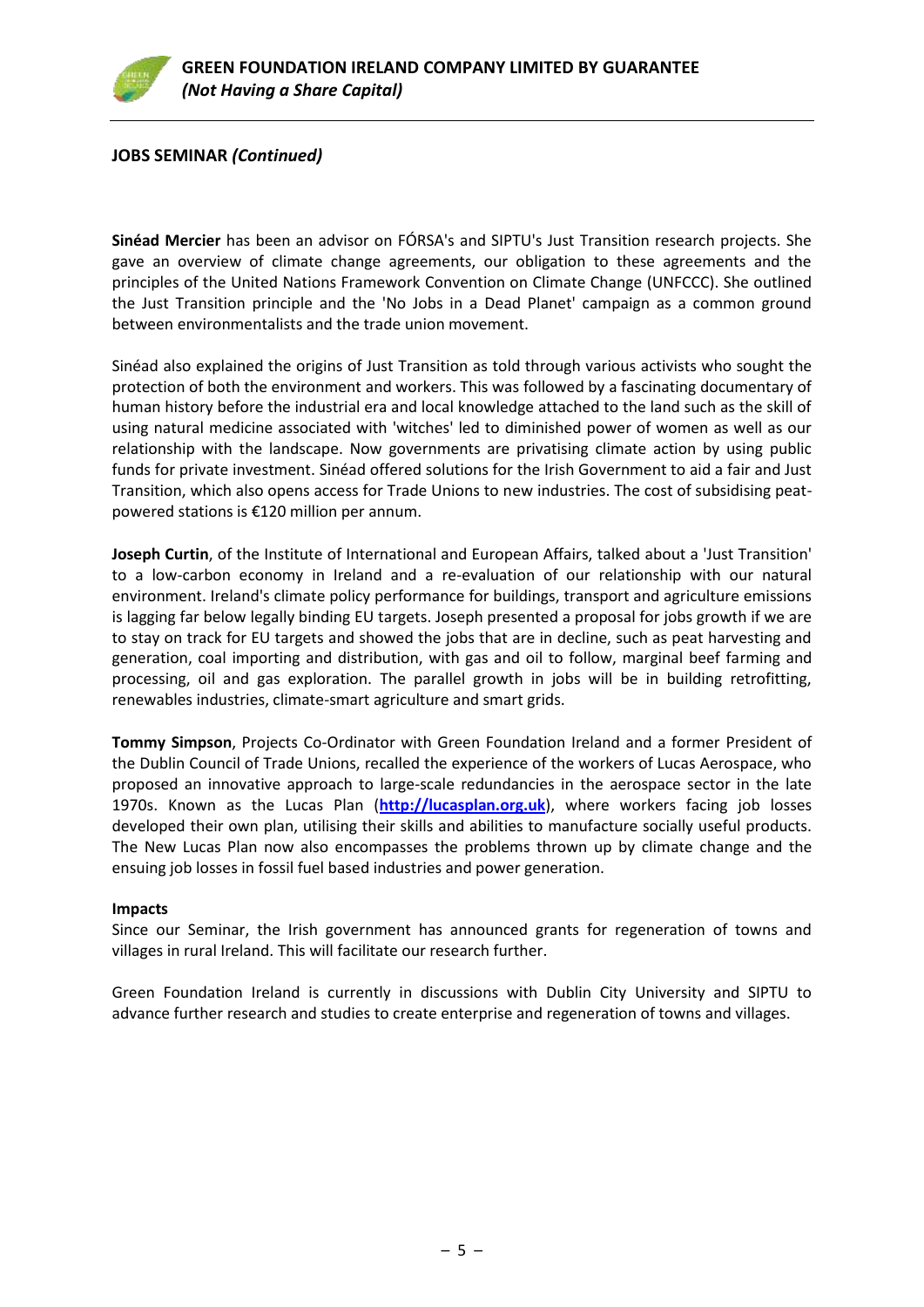

# **CORK SUMMER SCHOOL**



**29, 30 JUNE and 1 JULY 2018 Cork Summer School: [Restoring Food to the Heart of the Community](https://www.greenfoundationireland.ie/cork-summer-schoolrestoring-food-to-the-heart-of-the-community/)** *Held in: University College Cork, and other locations in Cork city GFI Co-Ordinator: Nuala Ahern*

Our weekend Cork Summer School was presented by Green European Foundation, with the support of Green Foundation Ireland, in partnership with Dr Colin Sage of the School of the Human Environment in UCC and Chair of the Cork Food Policy Council, and in collaboration with artisan producers, community food security NGOs and local growers.

*Opening Reception, University College Cork:* **Dr Colin Sage** welcomed all and thanked Waterford based **Green Party Senator Grace O**'**Sullivan** for attending, hoping she would take their discussions to Seanad Éireann (the Irish Senate). **GFI Chair Duncan Stewart** spoke passionately of the need to address climate change in the context of the Common Agricultural Policy (CAP); he pointed to the unusually hot and dry summer weather Ireland had been experiencing this year, with no rain for the past month and dairy herds needing gallons of water every day to feed animals, and that we are now at risk in the near drought conditions.

# *Saturday Morning: Brookfield Centre, University College Cork*

**Dr Colin Sage** opened with a presentation on the importance of food and health. Food visibly connects human and planetary health, yet access to food (a biological necessity) mediated through market; consequently, exchange value swamps other attributes of food. Food and nutrition has the potential to integrate diverse policy strands; it can disrupt thinking in 'silos'; this potential is not so far realised. Governments have vacated responsibility; health systems are not focusing on maintaining the health of the population but on emergency provision. Food production does not exist to optimise human nutrition but to reinforce corporate control.

He stated that the public policy choices were either:

cheap food from distant markets at huge environmental cost;

 *or*

a regionalised supply chain, with diversified farms providing decent livelihoods with sound environmental stewardship.

#### *Food Citizenship in Italy*

**Professor Cristina Grasseni** talked of her experience in Italy with "solidarity purchase groups", *Gruppi di Acquisto Solidale (GAS),* grassroots groups of consumers which have developed since 1994 and are a form of "sustainable food citizenship" *(M. Micheletti and D. Stolle).*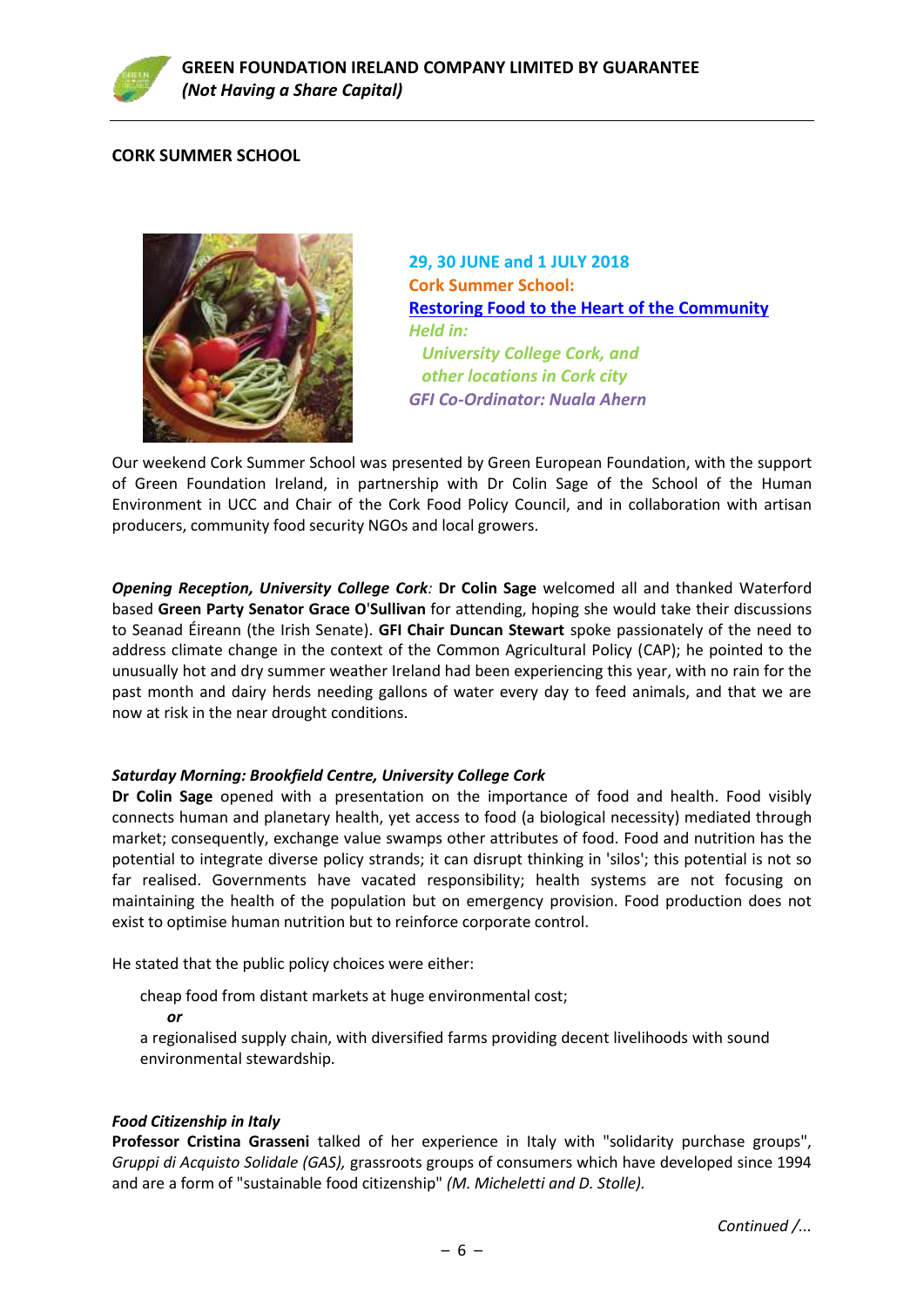# **CORK SUMMER SCHOOL** *(Continued)*

She presented an online survey in collaboration with Tavolo RES (GAS national co-ordination group) – participants: 204 GAS group co-ordinators (out of 429) + 1,658 gasista families (out of 7,083); also an ethnography (participant observation) with ReteGasBergamo, a network of 36 GAS groups. Although she found that only 13% of the family food budget was spent through such purchase groups, the impact on attitudes to food and food citizenship could be profound, creating and encouraging social engagement with food production.

#### *The EU Common Agricultural Policy (CAP)*

**Dr Oliver Moore** (ARC 2020) gave a commentary on the review of the CAP in 2018 which is a lead in to CAP 2020-2027. While there were some positives in the European Commission's proposals, the response of the Institute for European Environment Policy (IEEP) states that "the gap between expressed intentions and mechanisms proposed is so large as to be alarming", and that "while CAP has in recent decades somewhat balanced agricultural support and societal expectations, this new proposal suggests that the Commission is ready to more or less abandon the public goods strand of this strategy" *(David Baldock and Allan Buckwell, IEEP).*

He then went on to outline strategic areas to focus on such as:

- Positives: Climate and environment the European Parliament Environment Committee has been given a greater say in the reform of CAP. This includes the right to bring proposals direct to the Plenary of the European Parliament.
- "Targeting" gives room to 'encourage' best practice, for example, High Nature Value (HNV) and organic farming, to be adopted.
- Strengthening of conditionality needs mechanisms to ensure it happens.
- "Permanent grassland and permanent pasture … may include other species such as shrubs and/or trees which can be grazed and, where Member States so decide, other species such as shrubs and/or trees which produce animal feed, provided that the grasses and other herbaceous forage remain predominant".

#### *Eat Locally and Seasonally*

**Regina Sexton** spoke about the importance of locally produced fresh food and how this had changed dramatically in the twentieth century. However for centuries Cork had been at the centre of a global food market, producing salted beef and butter for the transatlantic trade. She stressed the renewal of local producers in the 1960s led by the doyenne of Irish food, Myrtle Allen, while at the same time the intensification of agriculture in the opposite direction was taking place.

Mrs Allen had recognised the quality of the food available in the Cork countryside and coast, and led a revival of interest in local produce simply and beautifully cooked which was at the core of traditional food. She was also the first to seek out artisan cheese producers and led the way in opposing the intensification and industrialisation of food.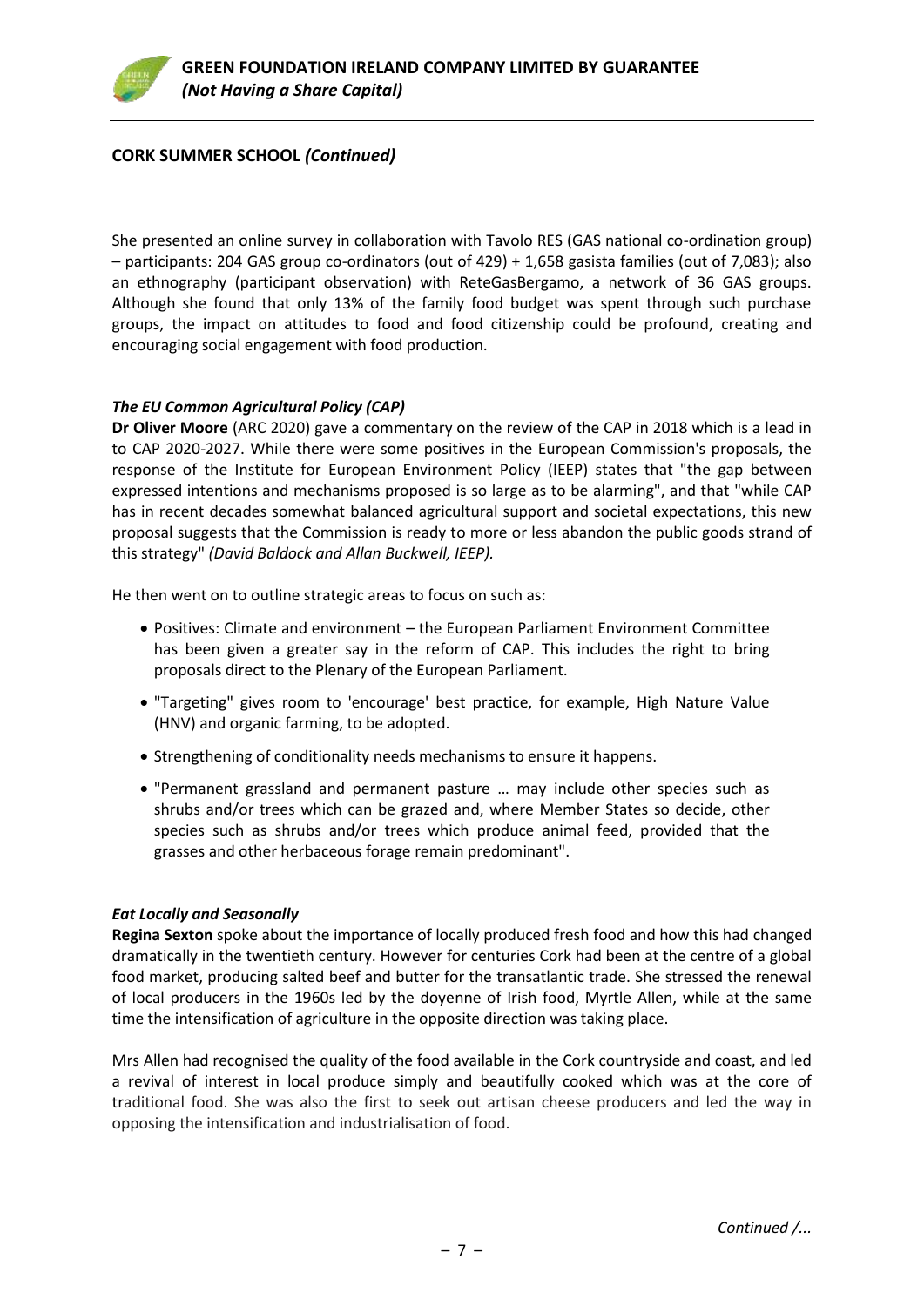

# **CORK SUMMER SCHOOL** *(Continued)*

#### *Discussion and Debate*

A major theme was the disconnect between agricultural production, food and nutrition, health and environment, and how to change this.

The Summer School reconvened after lunch at **Cork's English Market** which is a haven for local and craft food producers. They visited **St. Stephen's Sustainable Food Lab** in the south inner city where they listened to a presentation about the project from project leaders. They also visited the **Knocknaheeny Hollyhill Community Garden**. Both community gardens were enthusiastically supported by the local community and endorsed by the city authorities.

**<http://greensideup.ie/knocknaheeneyhollyhill-community-garden/> <http://cgireland.org/>**

#### *Discussion and Debate reconvened in the Lecture Room of the Nano Nagle Centre*

Participants emphasised how disconnected agricultural policy was from food and health. The community garden showed the importance of restoring food to community and of Local Government support for such projects. The link between health and food was emphasised and useful policy measures at local level considered, such as: urban agriculture: community gardens, growing and greening schemes; procurement for the public plate: reconnecting regional producers to public institutions; innovative and convivial food provision; street markets > supermarkets: bringing food back to the public square; planning restrictions on fast food ('no-fry zones'); civic initiatives/associational forms capable of engaging people as citizens.

The day ended with dinner in the **Good Day Deli** in the Nano Nagle Centre, a sustainable foods café serving a mix of local, seasonal, organic foods with a commitment to sustainability throughout the food chain – **<https://www.gooddaydeli.ie/>**

#### **Impacts**

Over the weekend, there was an underlying theme of the importance of growing high quality, locally produced food.

The report *Restoring [Food to the Community: Public Policy and Food Governance](https://www.greenfoundationireland.ie/restoring-food-to-the-communitypublic-policy-and-food-governance-by-colin-sage/)* produced by Green Foundation Ireland for Green European Foundation on the disconnect between agricultural production and nutrition, health and environment poses a significant challenge to be overcome.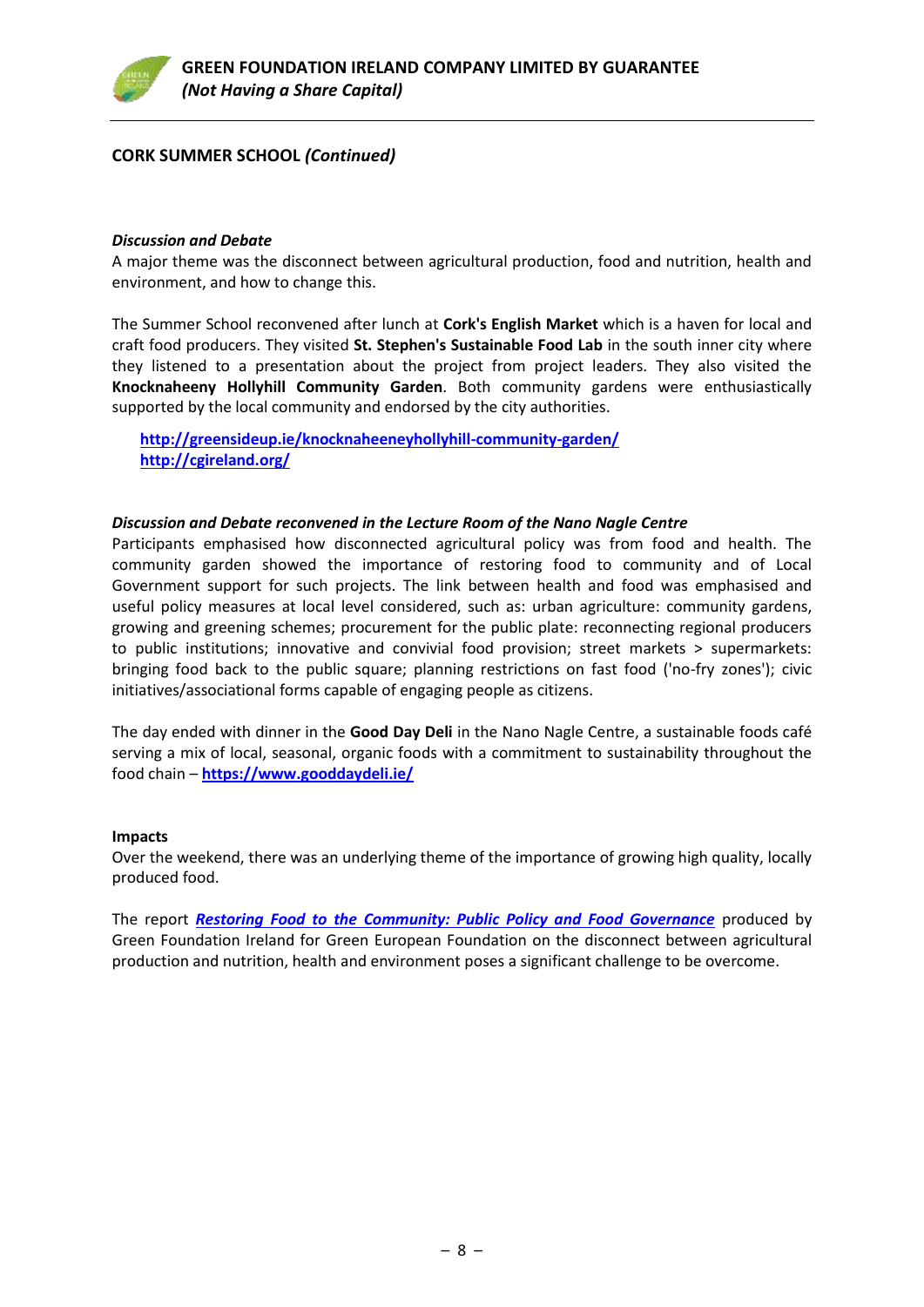

# **SUSTAINABILITY FESTIVAL**



**19, 20 and 21 OCTOBER 2018 Sustainability Festival: [Moynalty Goes Wild](https://www.greenfoundationireland.ie/sustainability-festivalmoynalty-goes-wild19-20-and-21-oct-2018/)** *Held in: Moynalty Steam Threshing Museum, and Golashane Nature Reserve, Co. Meath GFI Co-Ordinator: Donna Mullen*

Green Foundation Ireland's weekend Sustainability Festival was held thanks to the support of the Local Agenda 21 Partnership Fund at Meath County Council.

#### *Friday 19 October 2018:*

Friday night began with upcycling with **Valerie Shekelton**. Families came along, and Valerie first showed us how to paint and cover flower pots, before trying out our new skills on old furniture from the Vincent de Paul shop in Kells.

Meanwhile the SWAP SHOP was in action, with clothes, bags, books, toys and even apples being swapped. Meath County Council kindly donated reusable cups, rice and pasta measures, pencils and rulers.

We also had information stands with leaflets on gardening and farming for pollinators, and recycling tips.

#### *Saturday 20 October 2018:*

Saturday began with a fascinating talk from **Terry Cassidy** from the Meath Branch of BirdWatch Ireland on creating habitats for birds. He spoke about the actions being taken in Trim, Co. Meath to protect swifts by installing swift boxes and lures to buildings. This could easily be rolled out around the country. He also spoke about the importance of water to birds as more and more fields and marshy areas are drained.

**Susan Andrews** spoke about grants to improve energy efficiency in the home. There was great interest in the scheme for photovoltaic solar panels, and insulation upgrades. Everyone was surprised at the level of grants available, and insulation upgrades can even be free to some homeowners. Susan went on to speak about grants to dairy farmers, and community grants.

**Enda Mullen** spoke about her research on badgers, where collars were placed on badgers and their movements were tracked. Badgers were shown to actively avoid fields with cattle and they also avoided farmyards. It is difficult to see how aerial TB transmission can take place when the badgers are keeping away from cattle. Occasionally badgers visited equine and disused farmyards. Enda spoke about the importance of disinfecting water drinkers – where TB can lie for up to two years.

Tea and cakes were then sold in aid of Maio National School by the parents' association.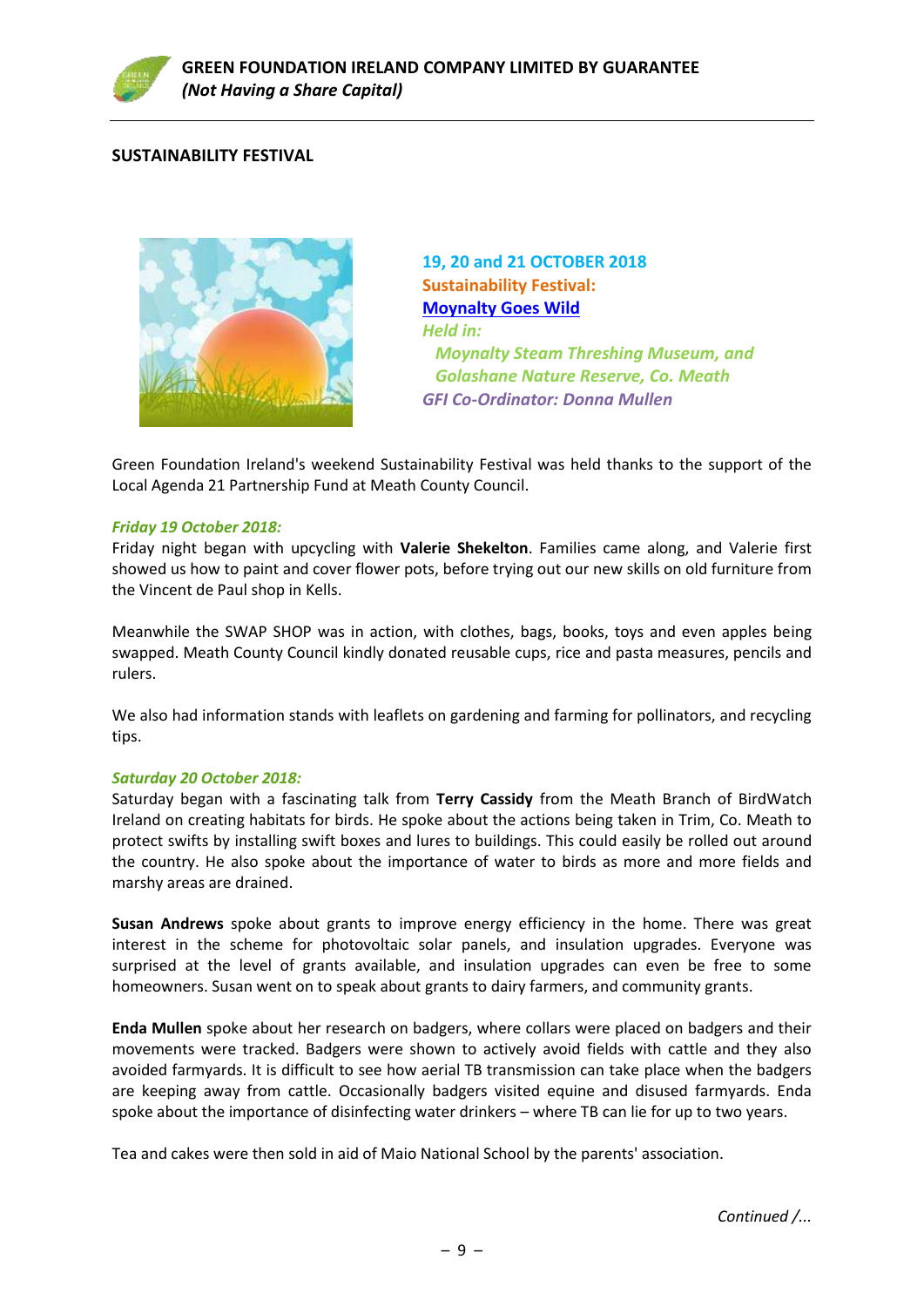

# **SUSTAINABILITY FESTIVAL** *(Continued)*

**Kevin Collins** from the Department of Agriculture spoke to us about the NeighbourWood Scheme, where local communities plant a community woodland close to their village or town. He spoke about the health benefits of 'forest bathing' and how a walk in the forest is prescribed by doctors in Scandinavian countries. Kevin's enthusiasm was contagious, with lots of interest shown in creating something similar in Moynalty.

**Gordon Mackey** showed us some bees and read some poems on the importance of insects. He had many interesting gadgets to show us, including a bee keepers' suit, honeycombs, and a smoker.

**Alexis O'Reilly** spoke to us about his work on rural isolation. He is working with Teagasc and Maynooth University on a PhD programme, looking at the TILDA health statistics on social isolation in farmers. There was huge interest from the audience in this subject, with a lively question and answer session.

Saturday's event was chaired by **John O'Brien**, who did a fabulous job of keeping us all in line. Thanks are also due to **Betty Smith** who organised the Steam Threshing Museum for us on both Friday and Saturday.

Meanwhile **Goska Wilkowska** from PATCH Network ran a children's wildlife workshop. The children examined skulls and really enjoyed pulling apart owl pellets to see what the owl had eaten!

Skyview4U ran a very successful planetarium, with amazing shows on trees and dinosaurs. The planetarium was magical, and the children really enjoyed it.

The SWAP SHOP continued with an entire room of the museum dedicated to swapping! At least 80 people turned up at this event.

#### *Sunday 21 October 2018:*

On Sunday we changed venue and moved to Golashane Nature Reserve where approximately 50 people came to hear **Brian Keeley** speak about the wildlife in this area, and the difficulties they face.

Everyone got together with **Colm Fitzgerald** to build bat boxes for Natterer's Bats, a crevice dwelling bat. This involved collecting stones and wood, and cementing them roughly into the boxes to create gaps. As Colm said: "Neatness is not allowed – you have to make the worst looking thing you have ever created!" These boxes will go up on the farm to be monitored and it is hoped that the gaps in the stone will be used for hibernation.

The evening ended with tea, baked potatoes and chatting about the talks.

Many thanks to all who attended, and to Suzanne's Coffee Shop in Moynalty, who made amazing jam which we presented to our speakers.